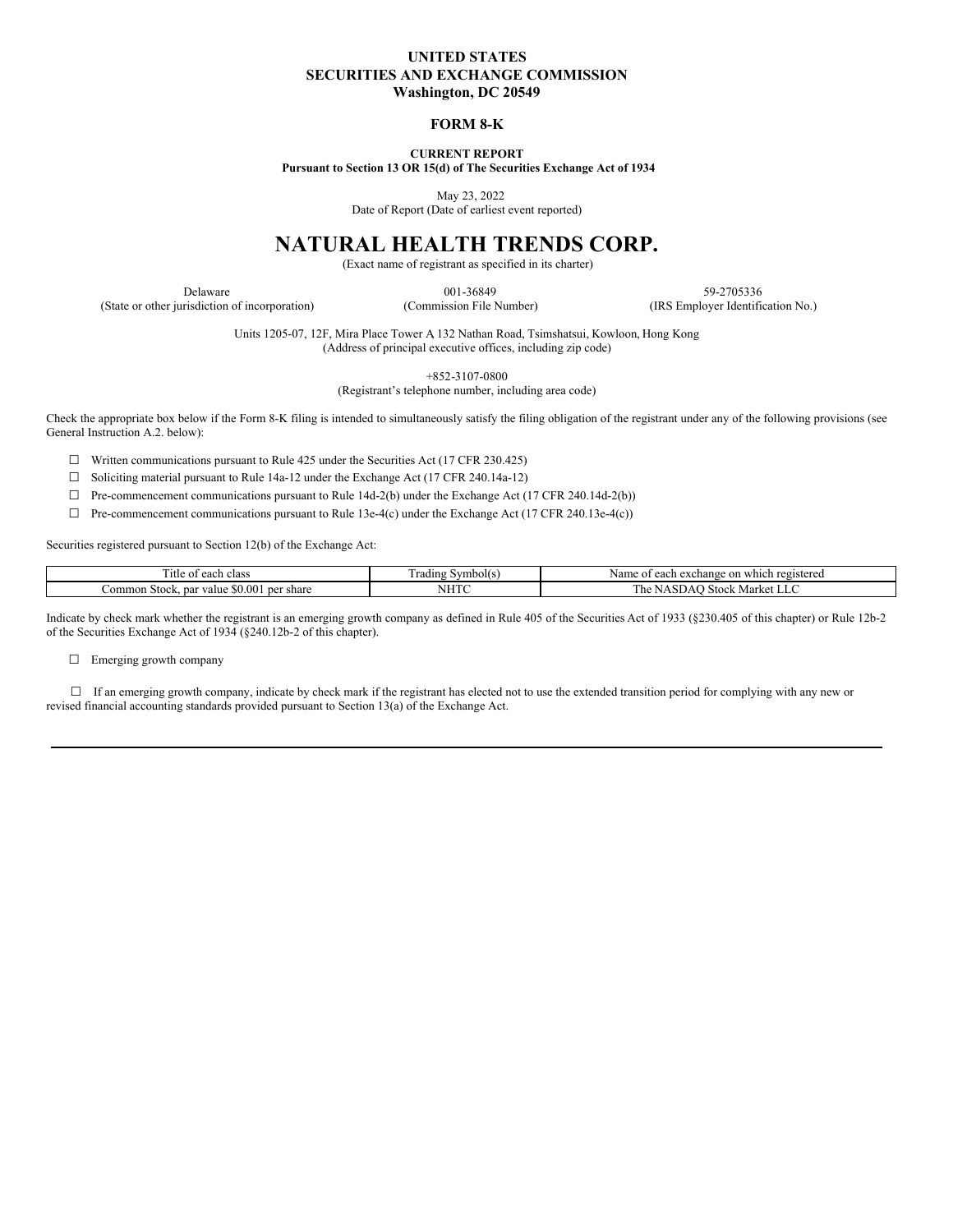#### Item 5.02. Departure of Directors or Certain Officers; Election of Directors; Appointment of Certain Officers; Compensatory Arrangements of Certain **Officers.**

On May 23, 2022 the Compensation Committee of Natural Health Trends Corp. (the "Company") approved an amendment to the Phantom Share Agreements (each, an "Award Agreement") under which phantom shares were granted in 2021 to some Company employees and non-employee directors pursuant to the Company's Phantom Equity Plan (the "Plan"). As a result, the Award Agreements with each of Chris T. Sharng, the Company's President, Timothy S. Davidson, the Company's Chief Financial Officer, Senior Vice President and Corporate Secretary, and the Company's non-employee directors were amended.

Under the terms of the Award Agreements with each grantee, the Phantom Shares granted to them vest in equal increments, subject to the satisfaction of both a timebased vesting condition and a performance vesting condition. In order for the time-based vesting condition to be satisfied for each vesting period, the grantee must remain continuously employed by (or provide services to) the Company through the end of the vesting period, and in order for the performance vesting condition to be satisfied for each vesting period, the performance criteria designated by the Compensation Committee must be satisfied for the relevant performance period. The Compensation Committee determined to amend the Award Agreements to provide that the performance criteria shall be deemed satisfied for the three-month performance period relating to the upcoming June 15, 2022 vesting date. In making its determination, the Compensation Committee noted that the fact that the performance criteria were not achieved for the relevant performance period was due to extraordinary business circumstances in China that were clearly beyond the Company's control. As a result of the amendment, and assuming each of Messrs. Sharng and Davidson satisfy the time-based vesting condition relating to the upcoming June 15, 2022 vesting date, 15,606 Phantom Shares will vest for the benefit of Mr. Sharng and 5,224 Phantom Shares will vest for the benefit of Mr. Davidson. Under the terms of the Plan and Award Agreements, upon the vesting of Phantom Shares the grantee is entitled to receive a cash payment equal to the fair market value of an equal number of shares of the Company's common stock upon the close of the vesting period, subject to a maximum payment value \$12.00 per share.